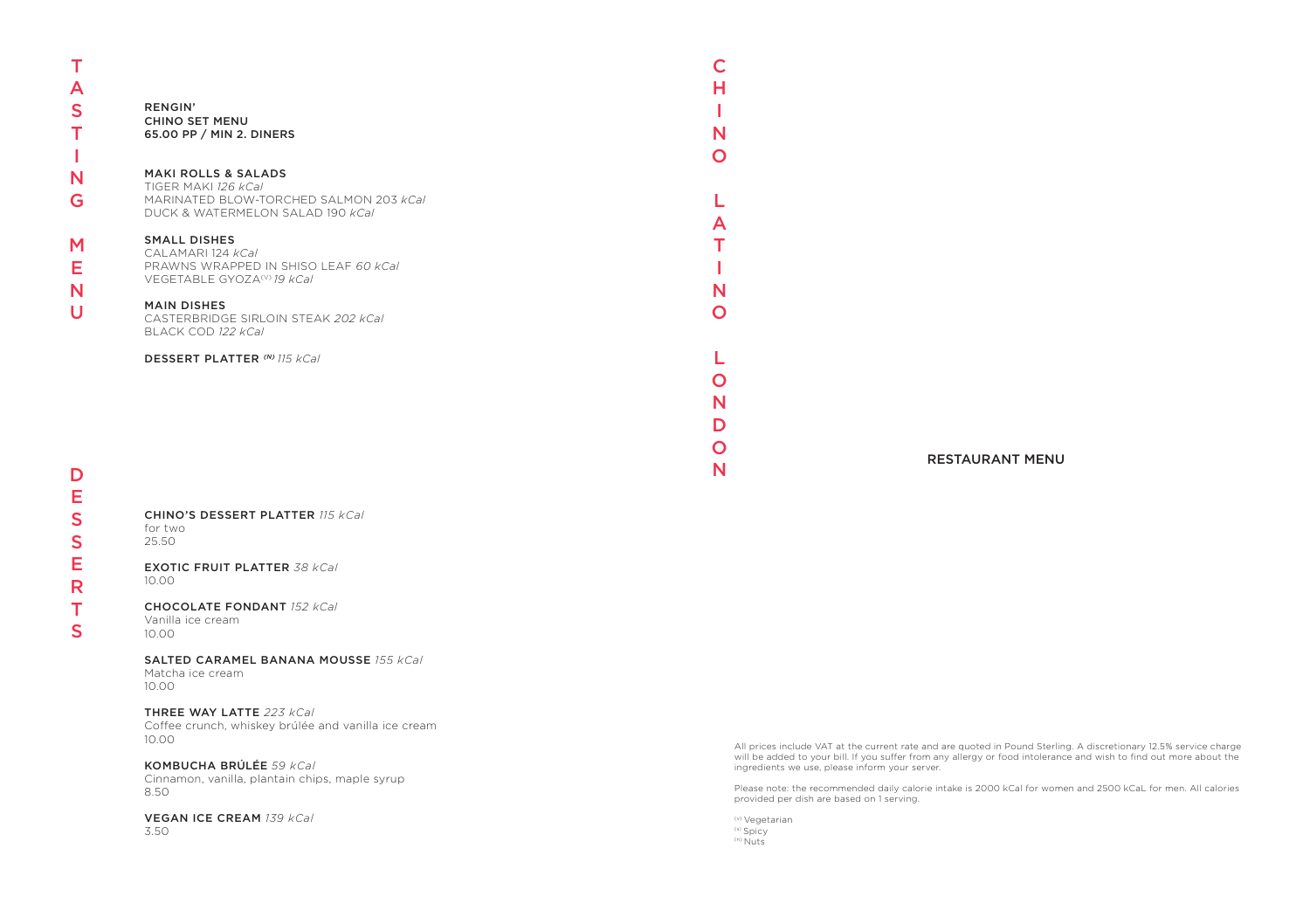CRISPY DUCK *178 kCal* Cucumber, chilli, spring onion, hoisin sauce 20.50

WASABI PRAWNS (V) *73 kCal* 15.00

TOFU CUBES(V) *73 kCal* Yuzu, miso, wakame, hijiki,spring onion,aonori powder 11.00

TOFU CUBES(V) *73 kCal* Yuzu, miso, wakame, hijiki,spring onion,aonori powder 11.00

CALAMARI *124 kCal* Tamarind dressing, tomato, red onion, mint 9.50

WHITE MISO SOUP *106 kCal* Tofu, spring onion, wakame & nameko 6.50

EDAMAME(V) *80 kCal* Rock salt 4.50

### SALADS

DUCK SALAD *190 kCal* Lime mustard maple syrup 18.00

CHICKEN OR BEEF SALAD *183 / 224 kCal* Coriander, mint, chilli, shallots, cucumber, red onion 10.50 / 12.50

ICEBERG SALAD (V) *9 kCal* Wafu dressing, sesame seeds 6.50

### **TEMPURA**

### RAW

SASHIMI SET *82 kCal* 3 types of fish 25.00

TUNA TATAR *82 kCal* Wasabi, ponzu 16.50

### NIGIRI

#### SEARED TUNA NIGIRI *212 kCal* Apple mustard vinaigrette (2 pieces) 9.00

MARINATED BLOWTORCHED SALMON *203 kCal* (2 pieces) 9.00

STUFFED RED CHILLI & SOFT SHELL CRAB *42 kCal* Ponzu sauce, green chilli aioli 14.50

PRAWNS WRAPPED IN SHISHO LEAF *60 kCal* Ponzu sauce (2 pieces) 12.00

MARKET VEGETABLES (V) *60 kCal* Soy, mirin 7.00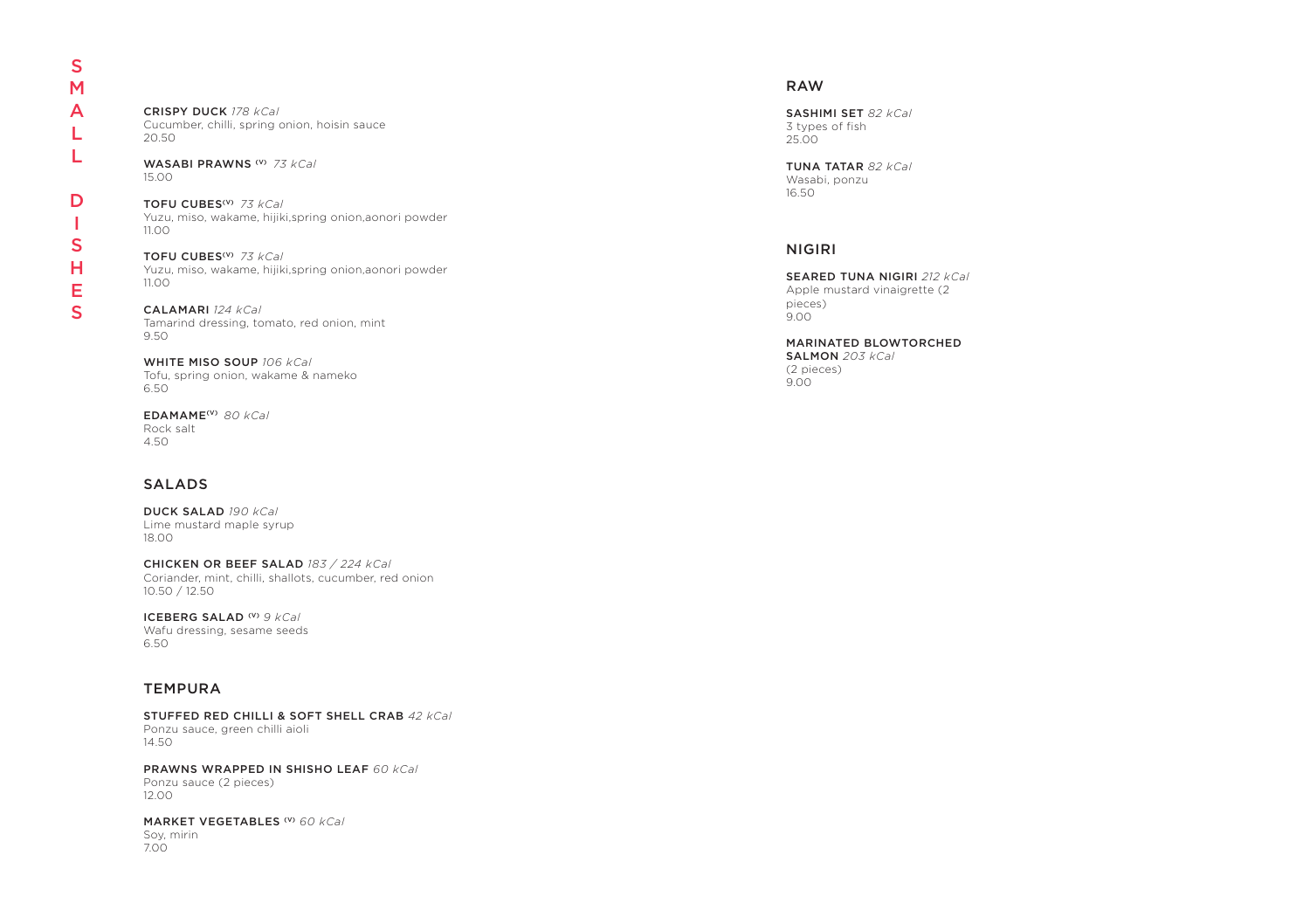| M |
|---|
| Д |
| ı |
| N |
|   |
| C |
| O |
| Ū |
| R |
| S |

E

## MEAT

WAGYU BEEF 150G *225 kCal* Ishiyaki, hot Himalyan salt block 60.00

CASTERBRIDGE SIRLOIN STEAK 180G / 300G *244 / 605 kCal* Served on hot rocks, soy, mirin, garlic 24.50 / 37.50

IBERICO PORK *209 kCal* Soy jelapeno sauce, pastel de choclo 28.00

DUCK BREAST (S) *209 kCal* Aji amarillo miso marinade, marjoram, lime 27.50

SLOW COOKED PRIME BEEF SHORT RIB *127 kCal* Teriyaki sauce 26.00

BABY CHICKEN *141 kCal* Plum sauce 20.00

PORK BELLY *173 kCal* Soy sauce, lemon grass, plam sugar galangal, Nashi salsa

18.50

THAI GREEN CHICKEN CURRY (S) *201 kCal* Aubergine, lychee, straw mushroom, cherry tomato 18.00

## VEGETABLE

AUBERGINE SALAD (V) *87 kCal* Fried Aubergine, soy, garlic, Chinese wine, butternut squash 15.00

VEGETABLE GREEN CURRY (V) (S) *159 kCal* Aubergine, lychee, straw mushroom, cherry tomato 15.00

BLACK BEAN TOFU (V) (S) *105 kCal* Cabbage steak, aji Amarillo, chive oil 15.00

## SIDES

BABY SPINACH SALAD (V) *9 kCal* Goma dressing, sesame seeds 7.00

MIXED LEAF SALAD (V) *23 kCal* Cherry tomatoes, balsamic miso 7.00

TENDERSTEM BROCCOLI (V) *14 kCal* Moro miso 7.00

STEAMED BOK CHOI (V) *69 kCal* Sweet soy, sesame 6.00

PERUVIAN CORN (V) *73 kCal* Sautéed butter 6.00

CASSAVA CHIPS (V) *129 kCal* 5.50

JASMINE RICE (V) *176 kCal* 4.00

## SEAFOOD

BLACK COD *122 kCal* Spicy miso 35.00

SEARED SALMON *456 kCal* Grapefruit miso, pickled cucumber 23.00